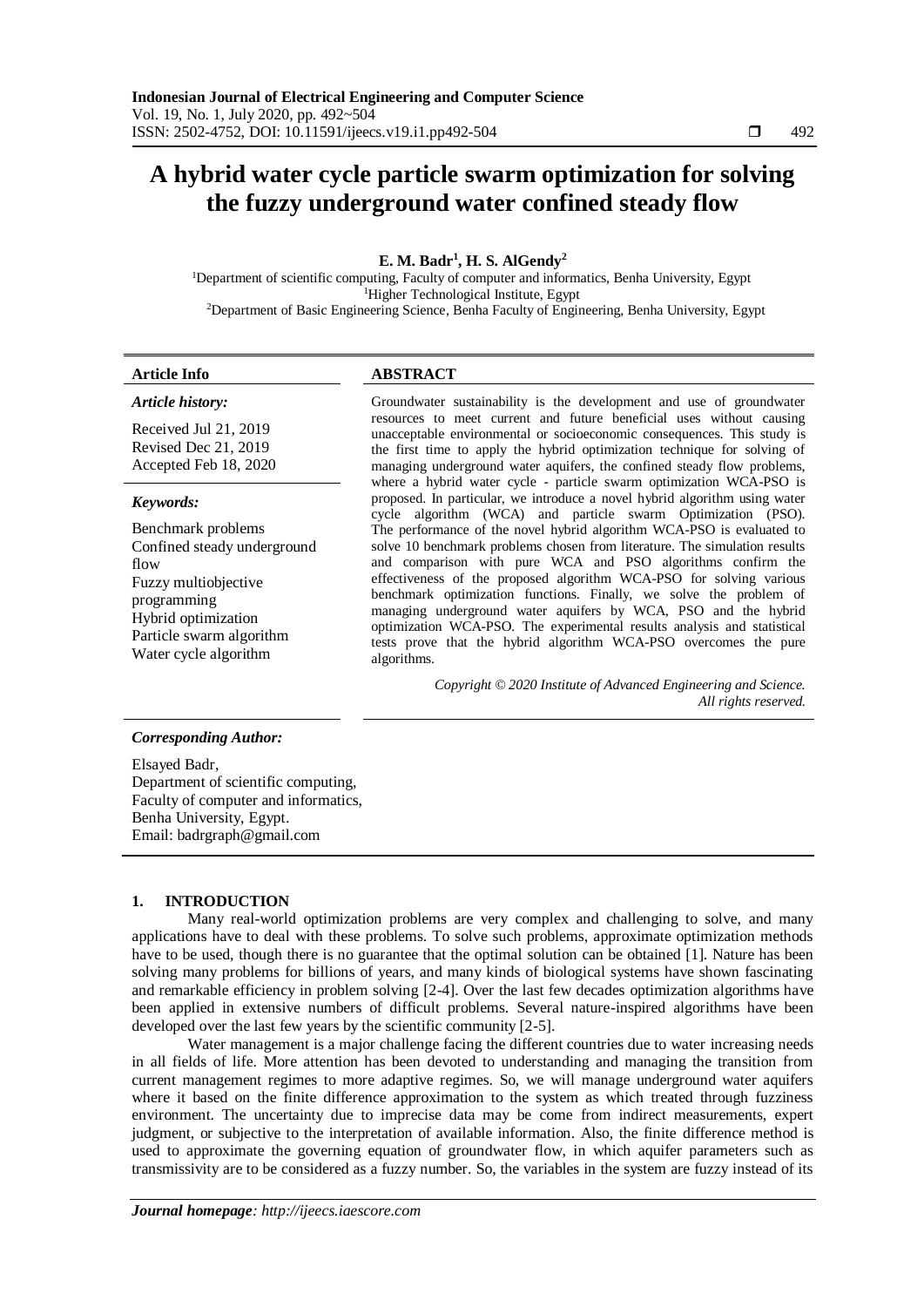crisp values and then the dependent variable (e.g. hydraulic head) is also fuzzy. When the transmissivity is represented as a fuzzy number, the membership function of the hydraulic head outputs can be easily determined based on the analytical solution. At each level, both the transmissivity and hydraulic heads are transformed into intervals. Since there are not research studies which use the hybrid optimization technique for solving this problem. So, this work is the first time to apply the hybrid optimization technique for solving of managing underground water aquifers, the confined steady flow problems, where a hybrid water cycle particle swarm optimization WCA-PSO is proposed.

Particle swarm optimization (PSO) algorithm is nature-inspired population-based metaheuristic algorithms originally accredited to Eberhart, Kennedy, and Russell Eberhart in 1995 [6]. This algorithm mimics the social behavior of birds flocking and fishes schooling. Starting form a randomly distributed set of particles (potential solutions), the algorithm try to improve the solutions according to a quality measure (fitness function). The improvisation is performed through moving the particles around the search space by means of a set of simple mathematical expressions which model some interparticle communications [7].

The water cycle process, also known as the hydrological or the  $H<sub>2</sub>O$  cycle, explains the unceasing movement of water on, above, and below the surface of the earth. As we observe in nature, streams flow into rivers and rivers flow into the sea. Finally, all the rivers and/or streams end up in the sea, the most downhill (low-altitude) place in the world [8]. Therefore, similar to a metaheuristic swarm optimization algorithm, this phenomenon lends itself to finding a global optimal solution or a near-optimal solution via effective exploration and exploitation. Inspired by this observation, the water cycle algorithm (WCA) has been developed as a new metaheuristic algorithm [9].

In this work, we introduce a novel hybrid algorithm using water cycle algorithm (WCA) and particle swarm Optimization (PSO). The performance of the novel hybrid algorithm WCA-PSO is evaluated to solve 10 benchmark problems chosen from literature. The simulation results and comparison with pure WCA and PSO algorithms confirm the effectiveness of the proposed algorithm WCA-PSO for solving various benchmark optimization functions. Finally, we solve the problem of managing underground water aquifers by WCA, PSO and the hybrid optimization WCA-PSO. The experimental results analysis and statistical tests prove that the hybrid algorithm WCA-PSO overcomes the other algorithms.

The remaining of this paper is organized as follows: particle swarm optimization details and its procedure are described in Section 2. In Section 3, detailed descriptions of the water cycle algorithm (WCA) and their concepts are introduced. The proposed algorithm is discussed in Section 4. Benchmark functions accompanied with their mathematical formulations considered in this paper and the comparisons of the obtained statistical optimization results using the WCA-PSO with other traditional optimization algorithms PSO, WCA for reported problems in form of tables and figures are provided in Section 5. Section 6 describes the multiobjective fuzzy optimization model for aquifer management. Section 7 provides details of the solution and analysis results model for the aquifer management problem, also parameter settings of the algorithms and compares their results. Finally, conclusions are drawn in Section 8.

#### **2. PARTICLE SWARM ALGORITHM**

Particle swarm optimization (PSO) algorithm is nature-inspired population-based metaheuristic algorithms mimic the social behavior of birds flocking and fishes schooling [6, 7]. It is considered a stochastic optimization approach based on population search. These algorithms individuals, referred to as particles, are grouped into a swarm, and each particle in the swarm represents a feasible solution to the problem in the search space. The performance of each particle is measured according to a predefined fitness function which is related to the problem being solved [10]. PSO use a population of individual particles where each particle has a position, a velocity, and memory of the location of its best fitness found during the search process. Each particle updates its velocity and memory, and then the memory of other particles is shared in its neighborhood. By updating the velocity, the particle will move to a new position in the search. The main steps of the cuckoo search algorithm are summarized in Algorithm 1. The PSO in its original form is defined by [11, 12]:

$$
V_{id}^{t+1} = w \cdot v_{id}^t + c_1 \cdot r_{1d}^t (P_{best,i}^t - x_{id}^t) + c_2 \cdot r_{2d}^t (G_{best}^t - x_{id}^t)
$$
  
\n
$$
X_{id}^{t+1} = X_{id}^t + V_{id}^{t+1}, \quad d = 1, 2, \dots, n
$$
\n(1)

where  $v_{id}^t$  and  $x_{id}^t$  the velocity and position vectors of particle *i* in dimension *d* at time *t*, respectively, w is representative of the inertia weight,  $P_{best,i}^t$  is the personal best position of particle *i*,  $G_{best}^t$  is the global best position of particle  $i, c_1, c_2$  are positive acceleration constants which are used to level the contribution of the cognitive and social components respectively;  $r_{1d}^t$ ,  $r_{2d}^t$  are random numbers from uniform distribution  $U(0,1)$  at time.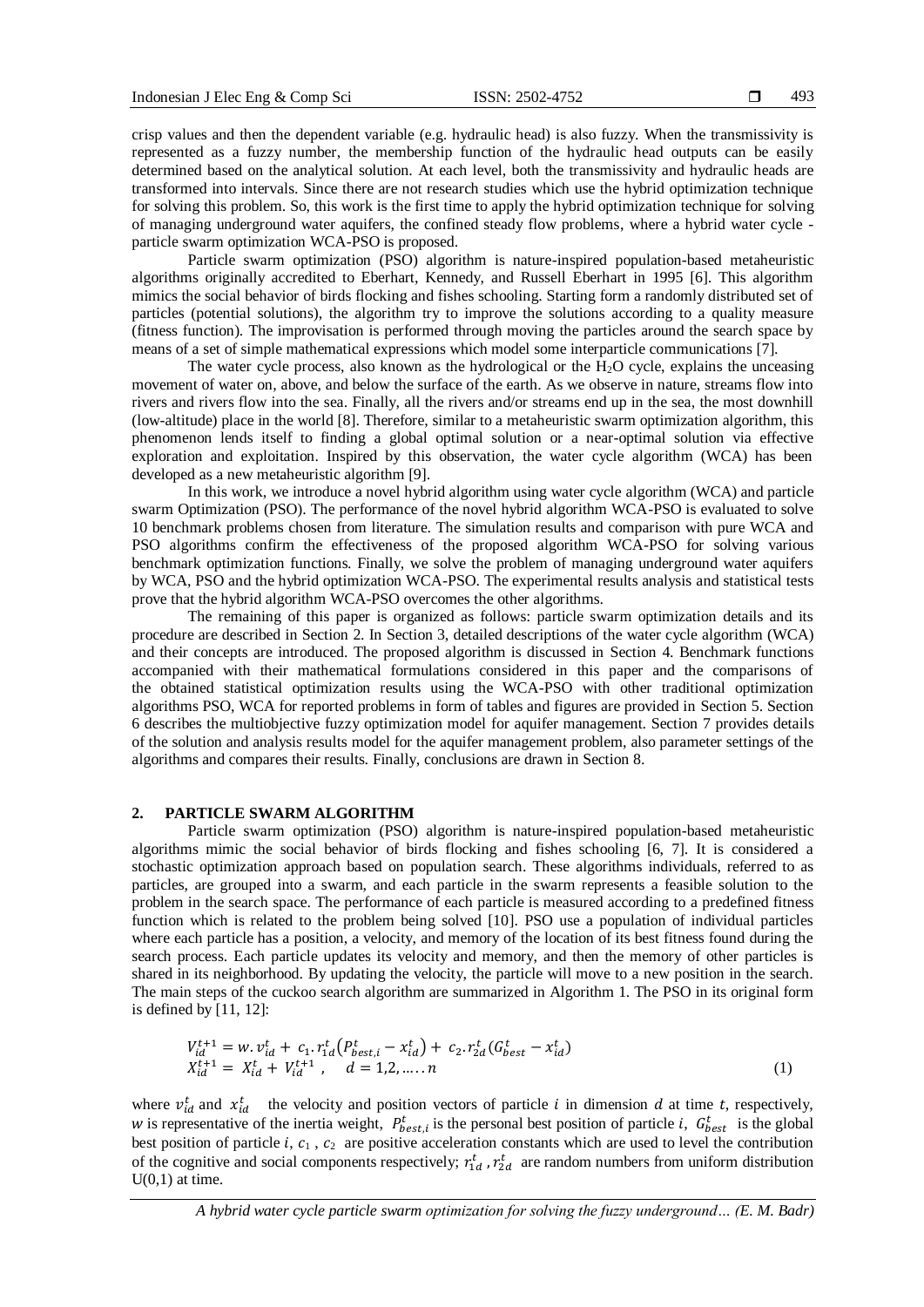## **3. WATER CYCLE ALGORITHM**

The WCA mimics the flow of rivers and streams toward the sea and was derived by observing the water cycle process. Assume that there are some rain or precipitation phenomena. An initial population of design variables is randomly generated after the raining process. The best individual, classified in terms of having the minimum cost function (for minimization problems), is chosen as the sea [13].

Then, a number of good streams are chosen as rivers, whereas the remaining streams flow into the rivers and the sea. Starting the optimization algorithm requires the generation of an initial population representing a matrix of streams of size  $Npop \times D$ , where D is the dimension and  $(Npop)$  is the population size. Hence, this matrix, which is generated randomly, is given as:

Total population = 
$$
\begin{bmatrix} \text{sea} \\ \text{River}_1 \\ \vdots \\ \text{Stream}_{\text{Nsr+1}} \\ \text{Stream}_{\text{Nsr+2}} \\ \text{Stream}_{\text{Nsr+3}} \\ \vdots \\ \text{Stream}_{\text{Npr}} \end{bmatrix} = \begin{bmatrix} x_1^1 & x_2^1 & x_3^1 & \dots & x_D^1 \\ \vdots & \vdots & \vdots & \vdots \\ x_1^{\text{Npop}} & x_2^{\text{Npop}} & x_3^{\text{Npop}} & \dots & x_D^{\text{Npop}} \\ \vdots \\ \text{Stream}_{\text{Npr}} \end{bmatrix}
$$
 (2)

In the first step,  $Npop$  streams are created. Then, a number of best individuals  $Nsr$  (minimum values) are selected as the sea and rivers. The stream which has the minimum value among the others is considered as the sea. In fact,  $Nsr$  is the summation of the number of rivers (which is defined by the user) and a single sea. The rest of the population (Nstream) are considered as streams flowing into the rivers or may alternatively flow directly into the sea [14].

Depending on the magnitude of the flow, each river absorbs water from streams. Hence, the amount of water entering a river and/or the sea varies from stream to stream. In addition, rivers flow to the sea, which is the most downhill location. The designated streams for each river and the sea are calculated using the following [15]:

$$
NS_n = round \left\{ \left| \frac{Cost_n - Cost_{Nsr+1}}{\sum_{n=1}^{Nsr} c_n} \right| \times N_{Streams} \right\},\
$$
  

$$
n = 1, 2, 3, ..., N_{sr}
$$
 (3)

where  $NS<sub>n</sub>$  is the number of streams which flow into the specific rivers and the sea. For the exploitation phase of the WCA, new positions for streams and rivers have been suggested as follows [13]:

$$
X_{stream}(t+1) = X_{stream}(t) + rand \times C \times (X_{sea}(t) - X_{stream}(t))
$$
\n<sup>(4)</sup>

$$
X_{stream}(t+1) = X_{stream}(t) + rand \times C \times (X_{river}(t) - X_{stream}(t))
$$
\n<sup>(5)</sup>

$$
X_{river}(t+1) = X_{river}(t) + rand \times C \times (X_{sea}(t) - X_{river}(t))
$$
\n
$$
(6)
$$

where t is an iteration index,  $1 < C < 2$ , and the best value for C may be chosen as 2, and rand is a uniformly distributed random number between [0,1]. In (4) And (5) are for streams which flow into the sea and their corresponding rivers, respectively. If the solution given by a stream is more optimal than that of its connecting river, the positions of the river and stream are exchanged. A similar exchange can be performed for a river and the sea. The evaporation process operator is also introduced to avoid premature (immature) convergence to local optima (exploitation phase) [13]. Basically, evaporation causes sea water to evaporate as rivers/streams flow into the sea. This leads to new precipitation. Therefore, we have to check whether the river/stream is sufficiently close to the sea to enable the evaporation process to occur. The following criterion is utilized for the evaporation condition between a river and the sea [15]:

$$
\left\| X_{sea}^t - X_{river_j}^t \right\| < d_{max} \ \text{or} \ \text{rand} < 0.1 \ \text{j} = 1, 2, \dots, N_{sr} - 1 \tag{7}
$$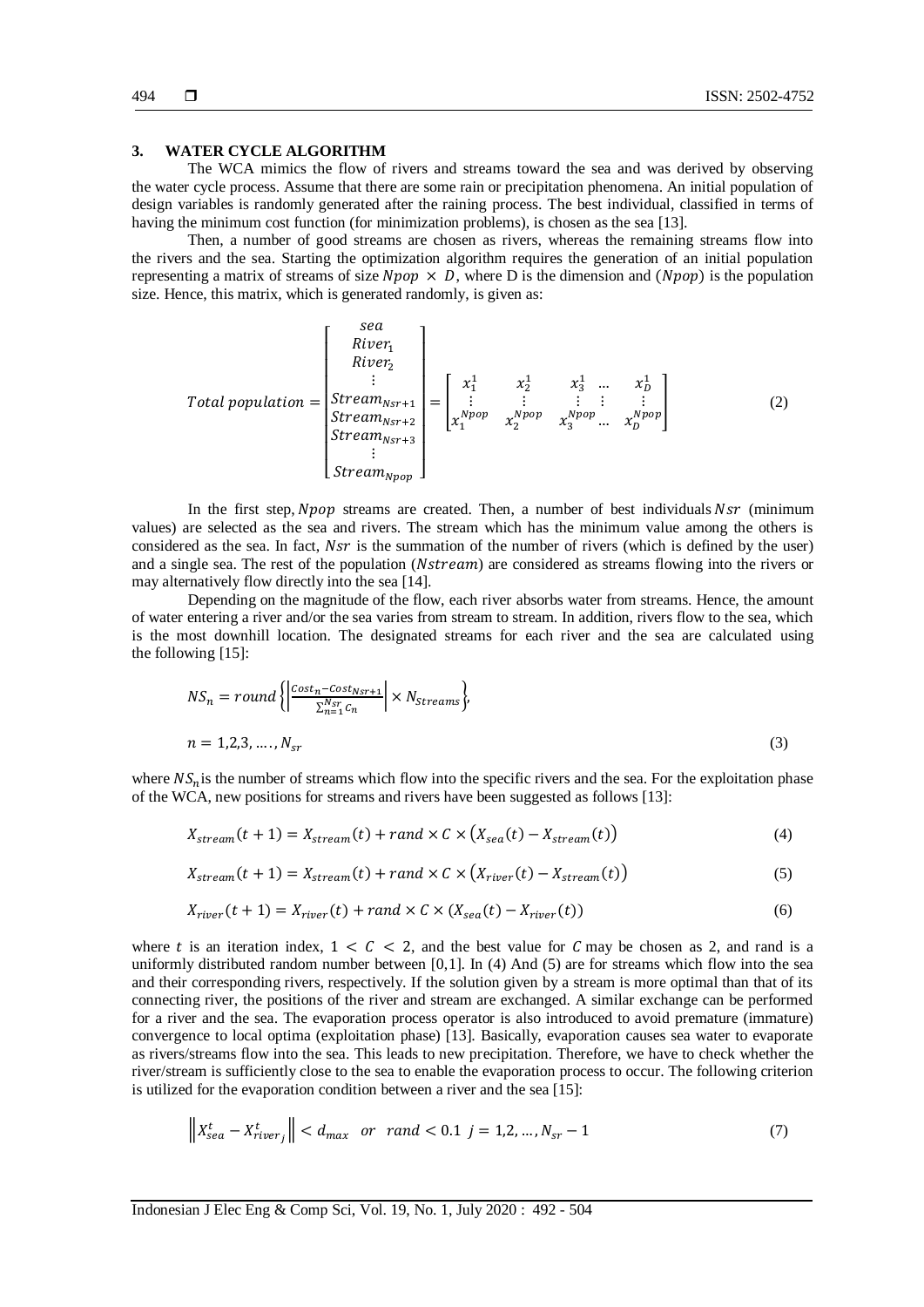495

where  $d_{max}$  is a small number close to zer o. After evaporation, the raining process is applied and new streams are formed in different locations. Indeed, the evaporation operator is responsible for the exploration phase in the WCA. Uniform random search is used to specify the new locations of the newly formed streams. A large value for  $d_{max}$  prevents additional searches and small values encourage the search intensity near the sea. Therefore,  $d_{max}$  controls the search intensity near the sea. The value of  $d_{max}$  adaptively decreases as follows [16]:

$$
d_{max}(t+1) = d_{max}(t) - \frac{d_{max}(t)}{max.iteration} \quad t = 1, 2, ..., \text{max. iteration}
$$
 (8)

For more details about the metaheuristic approach, we can see [17, 18].

#### **4. THE PROPOSED ALGORITHM FOR OPTIMIZATION PROBLEM**

In this section, we propose a new hybrid algorithm WCA-PSO is collaborative combinations of the WCA and PSO techniques. In this hybrid, firstly, WCA explores the search place in order to either isolate the most promising region of the search space. Secondly, to improve global search and avoid trapping into local optima, it is introduced PSO to explore search space (starting with the solution obtained by WCA) and find new population, which is closer to optimal solution. Further, WCA will be obtained the best model parameters vector. The structure of the hybrid WCA-PSO is shown by the following Algorithm 1.

```
Algorithm 1: Hybrid WCA-PSO Algorithm
   Input: Objective function min or max f(x)Output: The optimal solutions for each variable and the optimal cost
     Determine the initial parameters of WCA Npo, Nsr: and Maximum Iteration.
     Generate randomly initial population and Forming the initial sea, rivers and streams.
     Calculate the fitness of each initial population by using f(x)Computing the corresponding flow intensity of river and sea
     While (t < Maximum Iteration)For i=1: Population size (N_{pop}) Stream flows to its corresponding rivers and sea 
                             Calculate the objective function of the generated stream
                             If F_New_Stream < F_river
                                   River = New_stream
                                   If F_New_stream < F_Sea
                                       Sea = New_Stream
                                   End 
                              End 
                              River flows to the sea
                             Calculate the objective function of the generated river
                             If F_New_River < F_Sea
                                   \text{Sea} = \text{New\_River} End 
              End 
             For i=1: number of rivers (N_{sr})If (distance (Sea and River) < d_{max}) or (rand < 0.1)
                           New streams are created
                     End 
              End 
              Reduce the d_{max}End while
    Store the best solution of water cycle as the initial locations x_i of n particles
   Initialize velocity vi of n particles.
Find g^* from objective function f(x) (at t = 0)
while (criterion)
    for loop over all n particles and all d dimensions
           Generate new velocity v_{id}^{t+1}, Calculate new locations X_{id}^{t+1} = X_{id}^t + V_{id}^{t+1}Evaluate objective functions at new locations X_{id}^{t+1}Find the current best for each particle 
    End for
```
*A hybrid water cycle particle swarm optimization for solving the fuzzy underground… (E. M. Badr)*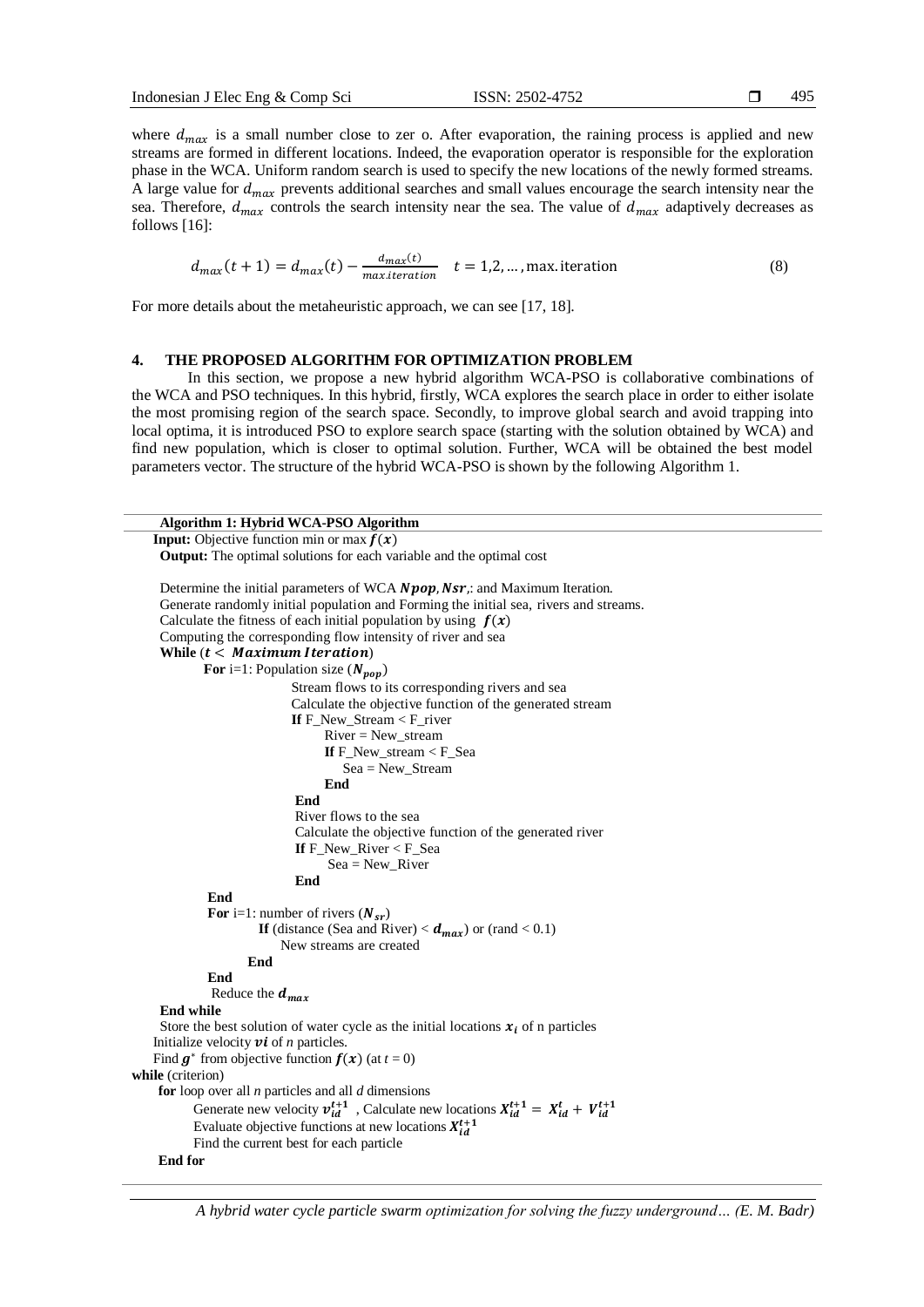```
Find the current global best g^*Update t = t + 1End while
    Display result.
```
#### **5. EVALUATION OF THE PROPOSED ALGORITHM WCA-PSO**

The main objective of this section is the evaluation of the proposed algorithm WCA-PSO by benchmark problems. We evaluate the performance of the proposed algorithm WCA-PSO by the numerical simulation based on some Benchmark problems [17, 18] to investigate the performances of the proposed algorithms. The functions name with global optimum, search ranges and initialization ranges of the test functions are presented in Table 1. In these problems, the essential parameters of WCA are number of rivers and sea  $Nsr = 4$ . And the PSO constants are  $C_1 = C_2 = 2$ , the population size for all algorithms is 50 that are the same used for WCA-PSO algorithm. The results of all algorithms are conducted from 20 independent run for each problem. All the experiments were performed on a Windows 10 Ultimate 64-bit operating system; processor Intel Core i7 760 running at 2.40 GHz; 8 GB of RAM and code was implemented in MATLAB 2016.

From Table 2 and Figure 1, the results show that the proposed hybrid algorithm WCA-PSO overcome the traditional PSO and traditional WCA solutions. The results explain that WCA-PSO is robust and competitive with the state-of the-art well-known evolutionary algorithms. We note that the performance of WCA-PSO is significantly superior to all the present algorithms for all functions according to the experimental results. The mean and the difference between the best value and worst value of the result obtained by WCA-PSO were small compared to the results we have obtained from other algorithms in functions F03, F04, F06, F07, F08 and F10. General, the performance of WCA-PSO is highly competitive with other algorithms.

| ID.             | <b>FUNCTION</b>         | <b>DOMAIN</b>     | <b>FORMULATION</b>                                                                                                                                                                                                                                                                                  | G.M          |
|-----------------|-------------------------|-------------------|-----------------------------------------------------------------------------------------------------------------------------------------------------------------------------------------------------------------------------------------------------------------------------------------------------|--------------|
| F01             | Ackley                  | $[-32, 32]$       | $-20 \exp \left(-0.2 \int_{a}^{1} \frac{1}{4} \sum_{i=1}^{N} x_i^2 \right) - \exp \left(\frac{1}{n} \sum_{i=1}^{N} \cos 2\pi x_i \right) + 20 + e$                                                                                                                                                  | $\Omega$     |
| F02             | De Jongfunction N.5     | $[-65.54, 65.54]$ | $\left(0.002+\sum_{i=1}^{25}\frac{1}{i+(x_i-a_{ii})^6+(x_1-a_{ii})^6}\right)^{-1}$<br>$a = \begin{pmatrix} -32 & -16 & 0 & 16 & 32 & -32 & \dots & 16 \\ -32 & -32 & -32 & -32 & -32 & -16 & \dots & 32 \end{pmatrix}$                                                                              | 1            |
|                 |                         |                   |                                                                                                                                                                                                                                                                                                     |              |
| F03             | Drop-wave               | $[-5.12, 5.12]$   | $-\frac{1+\cos(12\sqrt{x_1^2+x_2^2})}{2+0.5(x_1^2+x_2^2)}$                                                                                                                                                                                                                                          | $-1$         |
| F <sub>04</sub> | Goldstein and Price     | $[-2,2]$          | $[1 + (x_1 + x_2 + 1)^2 (19 - 14x_1 + 3x_1^2 - 14x_2 + 6x_1x_2 + 3x_2^2)] \times$<br>$\times$ [30 + (2x <sub>1</sub> - 3x <sub>2</sub> ) <sup>2</sup> (18 - 32x <sub>1</sub> + 12x <sub>1</sub> <sup>2</sup> + 48x <sub>2</sub> - 36x <sub>1</sub> x <sub>2</sub> + 27x <sub>2</sub> <sup>2</sup> ) | 3            |
| F <sub>05</sub> | Griewank                | $F - 600,600$     | $\frac{1}{4000}\sum_{i=1}^{N}x_i^2-\prod_{i=1}^{N}\cos(\frac{x_i}{\sqrt{i}})+1$                                                                                                                                                                                                                     | $\theta$     |
| F <sub>06</sub> | Himmelblau              | $[-6, 6]$         | $(x_1^2 + x_2 - 11)^2 + (x_2^2 + x_1 - 7)^2$                                                                                                                                                                                                                                                        | $\mathbf{0}$ |
| F <sub>07</sub> | Rastrigrin              | $[-5.12, 5.12]$   | $\sum_{i=1}^{a} [x_i^2 - 10 \cos(2\pi x_i) + 10]$                                                                                                                                                                                                                                                   | $\bf{0}$     |
| F <sub>08</sub> | Rotated hyper-ellipsoid | $[-69.54, 69.54]$ | $\sum_{i}^{N} (\sum_{i=1}^{i} x_i)^2$                                                                                                                                                                                                                                                               | $\Omega$     |
| F <sub>09</sub> | Schwefel                | $[-500, 500]$     | 418.9829 $N - \sum_{i=1}^{N} (x_i \sin(\sqrt{ x_i }))$                                                                                                                                                                                                                                              | $\Omega$     |
| F10             | sphere                  | $[-5.12, 5.12]$   | $\sum_{i=1}^{N} x_i^2$                                                                                                                                                                                                                                                                              | $\theta$     |

Table 1. The benchmark functions

Table 2. The optimal solution results of proposed algorithm and other algorithms

| ID.             | Algorithm  | Min      | Max          | Mean         | <b>Stander Deviation</b> |  |
|-----------------|------------|----------|--------------|--------------|--------------------------|--|
|                 | <b>PSO</b> | 8.19E-16 | 8.88E-16     | 8.26E-16     | 2.1327E-17               |  |
| F01             | <b>WCA</b> | 1.17E-16 | 8.89E-16     | 8.19E-16     | 3.10E-16                 |  |
|                 | WCA-PSO    | 8.88E-16 | 8.88E-16     | 8.88E-16     | 1.01169E-31              |  |
|                 | <b>PSO</b> | 9.88E-01 | $2.98E + 00$ | $1.74E + 00$ | 0.844551579              |  |
| F <sub>02</sub> | WCA        | 9.98E-01 | $1.98E + 00$ | 9.98E-01     | 0.302118                 |  |
|                 | WCA-PSO    | 9.98E-01 | $1.99E + 00$ | 9.98E-01     | 0.499609                 |  |

Indonesian J Elec Eng & Comp Sci, Vol. 19, No. 1, July 2020 : 492 - 504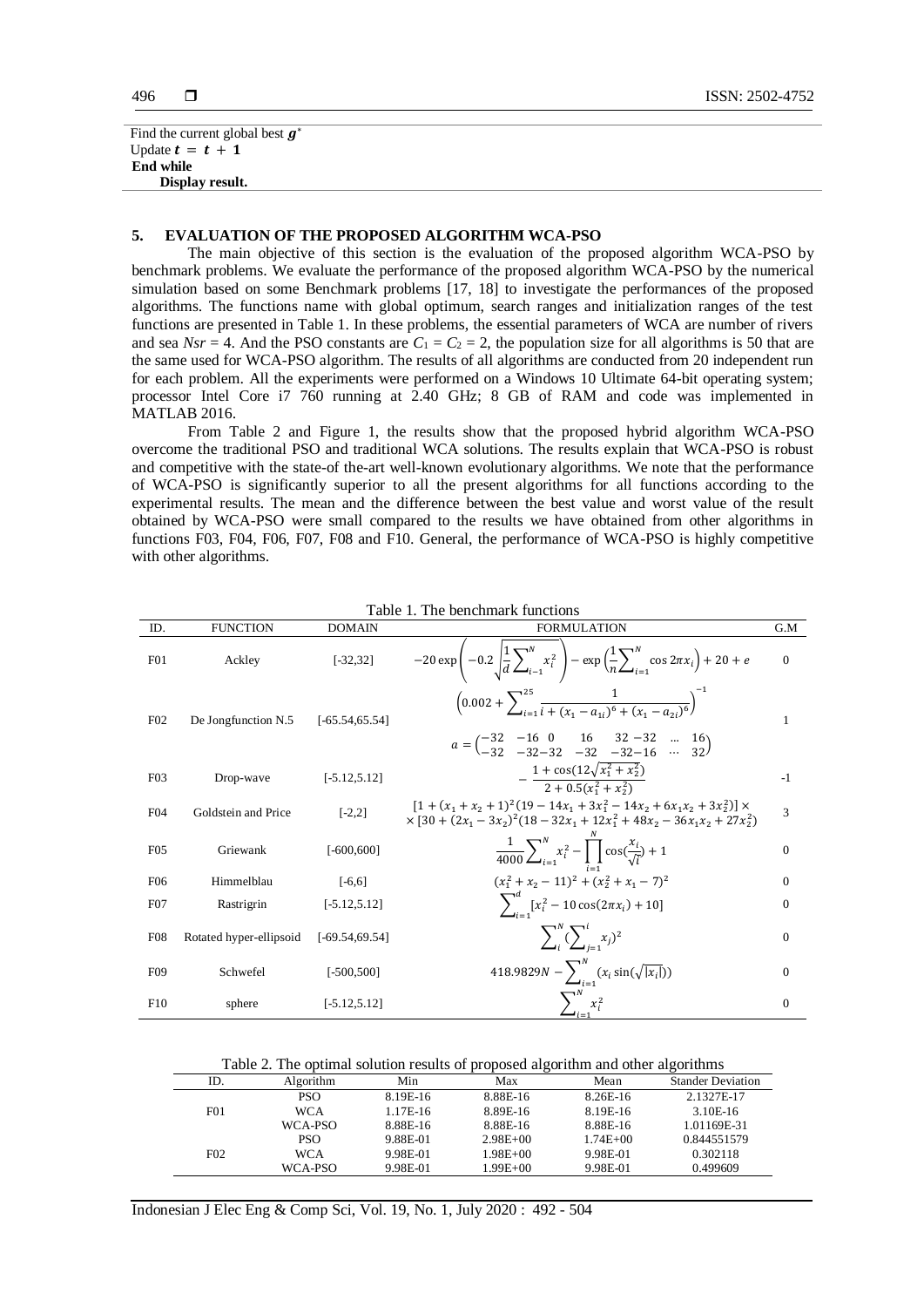| Indonesian J Elec Eng & Comp Sci |            |               | ISSN: 2502-4752 | □             | 497           |  |
|----------------------------------|------------|---------------|-----------------|---------------|---------------|--|
|                                  | <b>PSO</b> | $-1.00E + 00$ | $-9.98E - 01$   | $-1.00E + 00$ | 0.000732695   |  |
| F <sub>0</sub> 3                 | <b>WCA</b> | $-1.00E + 00$ | $-9.99E-01$     | $-1.00E + 00$ | 0.00030779    |  |
|                                  | WCA-PSO    | $-1.00E + 00$ | $-1.00E + 00$   | $-1.00E + 00$ | $0.00E + 00$  |  |
|                                  | <b>PSO</b> | $3.00E + 00$  | $3.01E + 00$    | $3.00E + 00$  | 0.004396171   |  |
| F04                              | <b>WCA</b> | $3.00E + 00$  | $3.00E + 00$    | $3.00E + 00$  | 0.000158      |  |
|                                  | WCA-PSO    | $3.00E + 00$  | $3.00E + 00$    | $3.00E + 00$  | 0.00E00       |  |
|                                  | <b>PSO</b> | 0.00E00       | 7.40E-03        | 1.85E-03      | 0.003285759   |  |
| F <sub>05</sub>                  | <b>WCA</b> | $-7.39E - 03$ | 4.00E-01        | 4.74E-03      | 0.01976451    |  |
|                                  | WCA-PSO    | $0.00E + 00$  | $0.00E + 00$    | $0.00E + 00$  | $0.00E + 00$  |  |
|                                  | <b>PSO</b> | $0.00E + 00$  | 7.89E-31        | 1.58E-31      | 3.23635E-31   |  |
| F <sub>06</sub>                  | <b>WCA</b> | $0.00E + 00$  | 7.89E-31        | $0.00E + 00$  | 1.88793E-31   |  |
|                                  | WCA-PSO    | $0.00E + 00$  | 7.89E-31        | $0.00E + 00$  | 3.5E-31       |  |
|                                  | <b>PSO</b> | $0.00 E + 00$ | 1.78E-14        | 2.66E-15      | 6.50633E-15   |  |
| F <sub>0</sub> 7                 | <b>WCA</b> | $0.00E + 00$  | 3.55E-15        | 1.78E-15      | 1.04E-15      |  |
|                                  | WCA-PSO    | $0.00E + 00$  | $0.00E + 00$    | $0.00E + 00$  | $0.00E + 00$  |  |
|                                  | <b>PSO</b> | 1.64E-220     | 9.50E-114       | 4.75E-115     | 2.1242E-114   |  |
| F <sub>08</sub>                  | <b>WCA</b> | 3.97E-223     | 4.37E-118       | 3.35E-218     | 9.65E-119     |  |
|                                  | WCA-PSO    | 6.43E-225     | 8.74E-206       | 4.94E-217     | 0.00E00       |  |
|                                  | <b>PSO</b> | 2.55E-05      | $1.18E + 02$    | $4.74E + 01$  | 59.53005127   |  |
| F <sub>09</sub>                  | <b>WCA</b> | 2.55E-05      | $1.18E + 02$    | 2.55E-05      | 43.38946163   |  |
|                                  | WCA-PSO    | 2.55E-05      | $1.18E + 02$    | 2.55E-05      | 60.44877      |  |
|                                  | <b>PSO</b> | 1.05E-228     | 4.08E-112       | 2.07E-113     | 9.1E-113      |  |
| F10                              | <b>WCA</b> | 1.29E-224     | 3.78E-117       | 2.59E-220     | 8.4051E-118   |  |
|                                  | WCA-PSO    | 4.31E-227     | 7.78E-209       | 3.58E-220     | $0.00 E + 00$ |  |



*A hybrid water cycle particle swarm optimization for solving the fuzzy underground… (E. M. Badr)*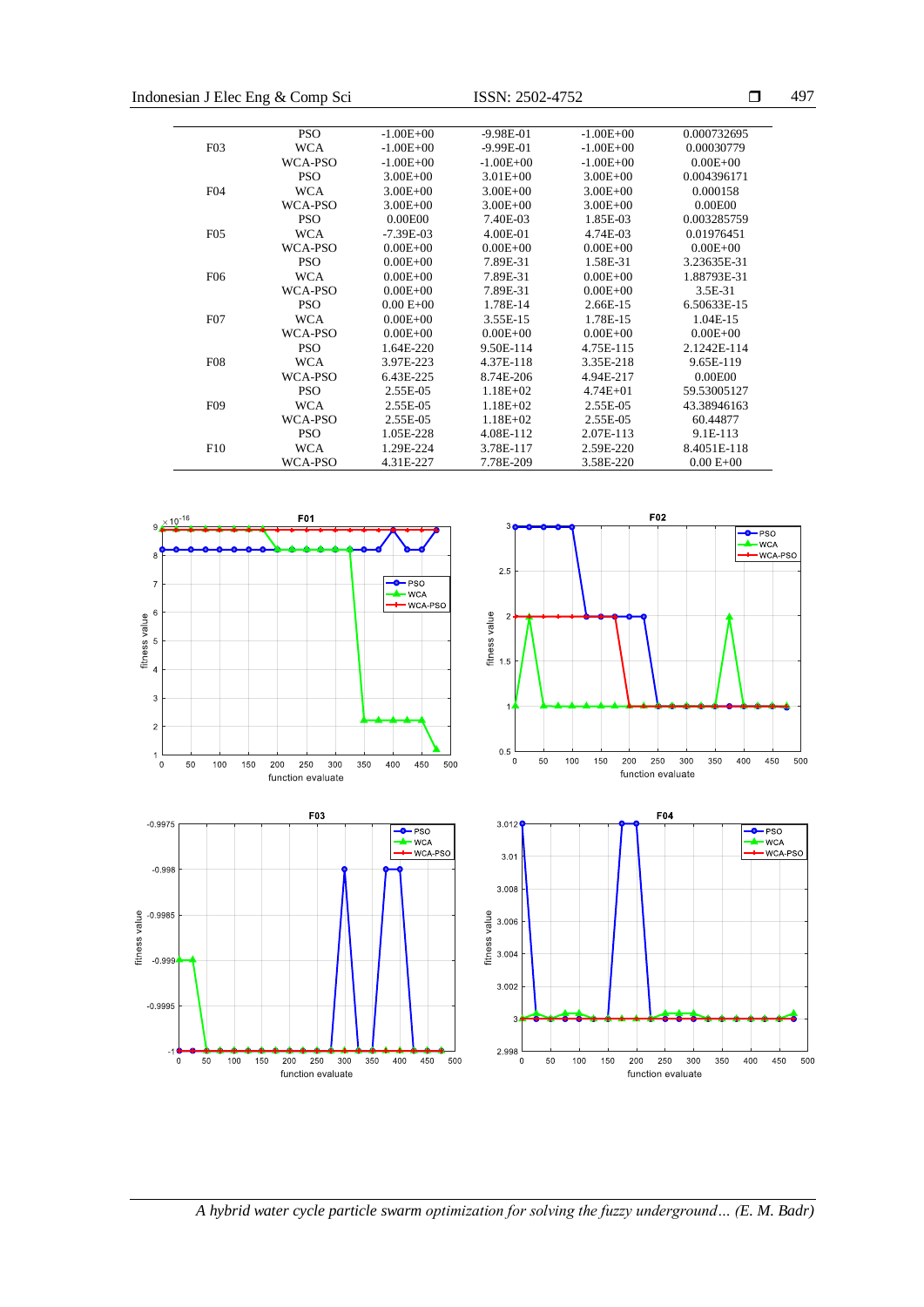

Figure 1. F01:F10 the convergence rate of the function error values on 10 function (continue)

# **6. MULTIOBJECTIVE FUZZY OPTIMIZATION MODEL FOR AQUIFER MANAGEMENT**

O. M. Saad *et al.* [19] formulated the fuzzy multiobjective optimization model for the aquifer management, in three dimensions as follows: (FMOM):

$$
\max \sum_{i=1}^{n} \sum_{j=1}^{m} \sum_{k=1}^{l} \tilde{L}_{ijk}
$$
\n
$$
\max \sum_{i=1}^{n} \sum_{j=1}^{m} \sum_{k=1}^{l} \tilde{W}_{ijk}
$$
\n(9a)\n(9b)

$$
max \ \ \Sigma_{l=1}^{n} \Sigma_{j=1}^{m} \Sigma_{k=1}^{l} \widetilde{W}_{ijk}
$$

Indonesian J Elec Eng & Comp Sci, Vol. 19, No. 1, July 2020 : 492 - 504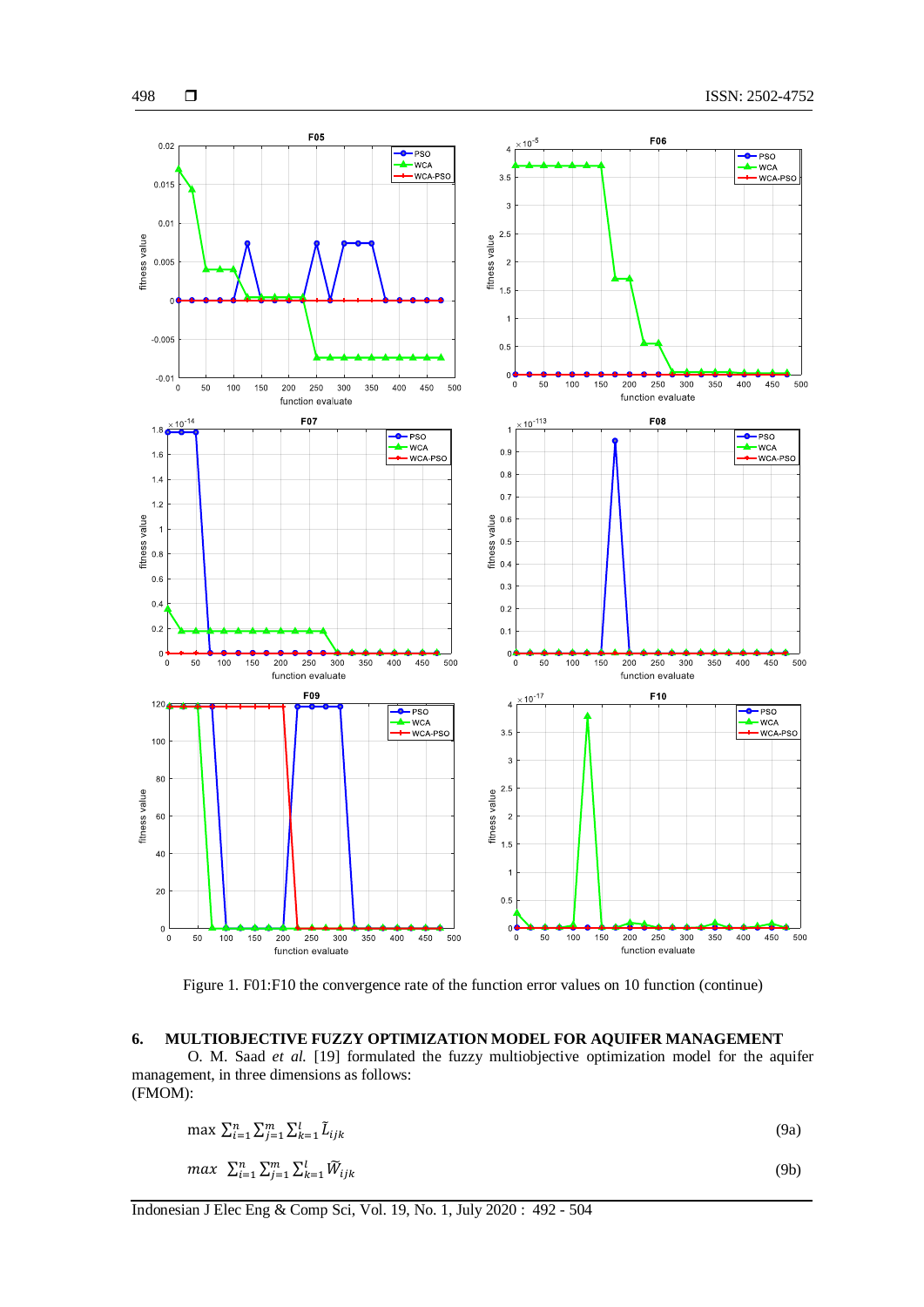$\min \sum_{i=1}^{n} \sum_{j=1}^{m} \sum_{k=1}^{l} [\theta(\tilde{L}_{ijk})^{\delta} + \gamma + \beta]$ (9c)

Subject to:

 $\sum_{i=1}^{n} \sum_{j=1}^{m} \sum_{k=1}^{l} \widetilde{W}_{ijk} \geq \text{Demand}$ (10a)

$$
A_{n \times n}(\widetilde{T})\widetilde{L}_{n \times 1} \le \widetilde{b}_{n \times 1} + \widetilde{W}_{n \times 1} \tag{10b}
$$

$$
W_l \le W^\alpha \le W_u
$$
  
T, L, b, W \ge 0 (10c)

where  $A_{n\times n}(\widetilde{T})$  is the matrix of fuzzy head coefficients which is a function of the transmissivity,  $\widetilde{L}_{n\times 1}$  is a fuzzy vector of unknown head values at each node,  $\tilde{b}_{n\times 1}$  is a fuzzy vector containing the boundary head conditions,  $\widetilde{W}_{n\times 1}$  is a fuzzy vector which associated with the pumping rate,  $\theta = 5543$ ,  $\delta = 0.299$ ,  $\gamma$  is the per-well drilling cost (\$/well), and  $\beta$  is the pump cost (\$/pump),  $\sim$  represents the presence of fuzzy numbers within the matrices or vectors. Thus, model output will be expressed by membership functions that describe the head values as fuzzy variables. Definition 1

The ∝-cut (alpha cut) is a method to generate a crisp interval corresponding to a given membership value. The crisp set contains all elements of the universal set are greater than or equal to the specified value. A  $\propto$ -cut set of triangular fuzzy number  $\tilde{a} = (a^l, a^m, a^r)$  is defined as [20].

 $\tilde{a}(x) = \{x: \mu_{\tilde{a}}(x) \ge \alpha\}$ 

Thus, for any  $\alpha \in [0,1]$ , we can obtain a ∝-cut set of triangular fuzzy number  $\tilde{\alpha}$ , which is an interval, denoted by:

 $\tilde{a}(\alpha) = [a^l(\alpha), a^R(\alpha)]$ ;  $a^l(\alpha) = \alpha a^m + (1 - \alpha) a^l$  $a^R(\alpha) = \alpha a^m + (1 - \alpha) a^R$ (11)

where  $a^l(\alpha)$  is a left number,  $a^R(\alpha)$  is a right number and  $a^m$  is a mean of  $a^l$  and  $a^R$ , as shown at Figure 2.



Figure 2. Triangle Membership function of fuzzy number

For certain values  $\alpha^*_T$ ,  $\alpha^*_h$ ,  $\alpha^*_h$ ,  $\alpha^*_q$  to be in the interval [0, 1], the problem (FMOM) (9a) and (10c) can be reformulated as the following fuzzy multiobjective fuzzy optimization model for the aquifer management, in three-dimensions as follows:  $(\alpha - FMOM):$ 

$$
\max \sum_{i=1}^{n} \sum_{j=1}^{m} \sum_{k=1}^{l} L_{ijk}
$$
 (12a)

 $\max \sum_{i=1}^n \sum_{j=1}^m \sum_{k=1}^l W_{ijk}$ (12b)

$$
\min \sum_{i=1}^{n} \sum_{j=1}^{m} \sum_{k=1}^{l} \left[ \theta(L_{ijk})^{\delta} + \gamma + \beta \right]
$$
\n(12c)

499

*A hybrid water cycle particle swarm optimization for solving the fuzzy underground… (E. M. Badr)*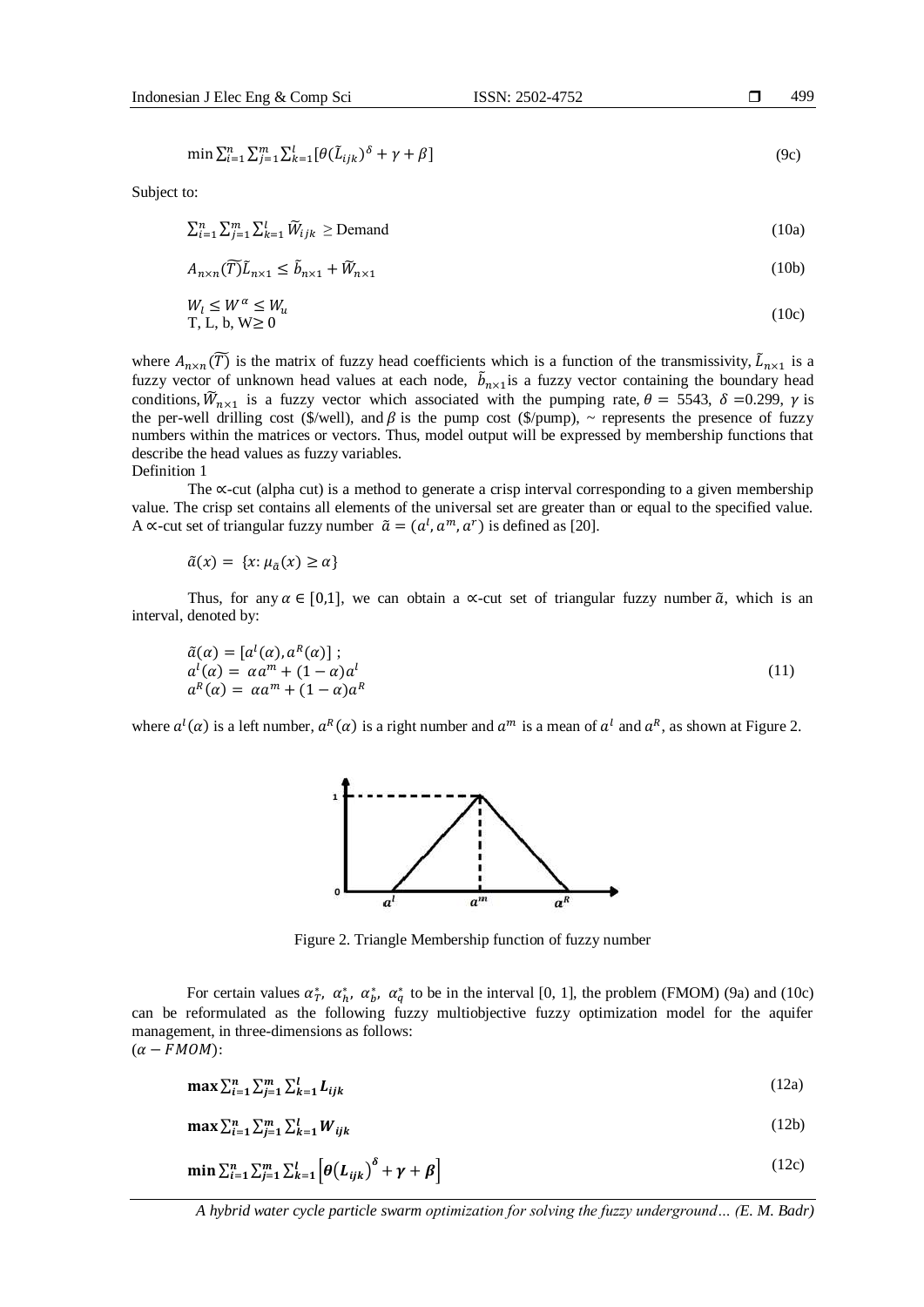Subject to:

 $\sum_{i=1}^{n} \sum_{j=1}^{m} \sum_{k=1}^{l} W_{ijk} \geq$ Demand (13a)

$$
A_{n \times n}(T)L_{n \times 1} \leq b_{n \times 1} + W_{n \times 1} \tag{13b}
$$

$$
T_l \le T^{\alpha} \le T_u \tag{13c}
$$

$$
L_l \le L^{\alpha} \le L_u \tag{13d}
$$

$$
b_l \le b^\alpha \le b_u \tag{13e}
$$

$$
W_l \le W^{\alpha} \le W_u
$$
  
T, L, b, W \ge 0 (13f)

where  $T_l$ ,  $T_u$ ,  $L_l$ ,  $L_u$ ,  $b_l$ ,  $b_u$ ,  $W_l$  and  $W_u$  are lower and upper bounds on T, L, b and W, respectively.

In (13b) can be calculated from the partial differential equation describing the system of interest in three dimensions as follows:

$$
\frac{\partial}{\partial x}\left(T\frac{\partial L}{\partial x}\right) + \frac{\partial}{\partial y}\left(T\frac{\partial L}{\partial y}\right) + \frac{\partial}{\partial z}\left(T\frac{\partial L}{\partial z}\right) = W\tag{14}
$$

this can be decoded on the following equation:

$$
L_{i+1,j,k} + L_{i-1,j,k} + L_{i,j+1,k} + L_{i,j-1,k} + L_{i,j,k+1} + L_{i,j,k-1} - 6L_{i,j,k} = \frac{(\Delta x)^2}{T} W_{i,j,k}
$$
\n(15)

the lower bound  $L_l$  and the upper bound  $L_u$  can be calculate using the following nonlinear programming problems [19].

 $L_l^*$ :

mi n  $L_{i,j,k}^{\alpha}$ Subject to

$$
A(T^{\alpha}) (L)^{\alpha} = b^{\alpha}
$$
  
\n
$$
\frac{T_{i,j,k}^{\alpha}}{b_{i,j,k}^{\alpha}} \le T^{\alpha} \le \frac{T_{i,j,k}^{\alpha}}{b_{i,j,k}^{\alpha}}
$$
  
\n
$$
(16)
$$

 $L_u^*$ :

 $max \quad L_{i,j,k}^{\alpha}$ Subject

to  
\n
$$
A (T^{\alpha}) (L)^{\alpha} = b^{\alpha}
$$
\n
$$
T^{\alpha}_{i,j,k} \leq T^{\alpha} \leq \overline{T^{\alpha}_{i,j,k}}
$$
\n
$$
b^{\alpha}_{i,j,k} \leq b^{\alpha} \leq \overline{b^{\alpha}_{i,j,k}}
$$
\n
$$
(17)
$$

The lower bound  $W_l$  and the upper bound  $W_u$  can be calculated using the following nonlinear programming problems:

 $W_l^*$ :

 $min$   $W^{\alpha}_{i,j,k}$  (18) Subject to  $A(T^{\alpha})$   $(L)^{\alpha} = b^{\alpha}$  $T_{i,j,k}^{\alpha} \leq T^{\alpha} \leq \overline{T_{i,j,k}^{\alpha}}$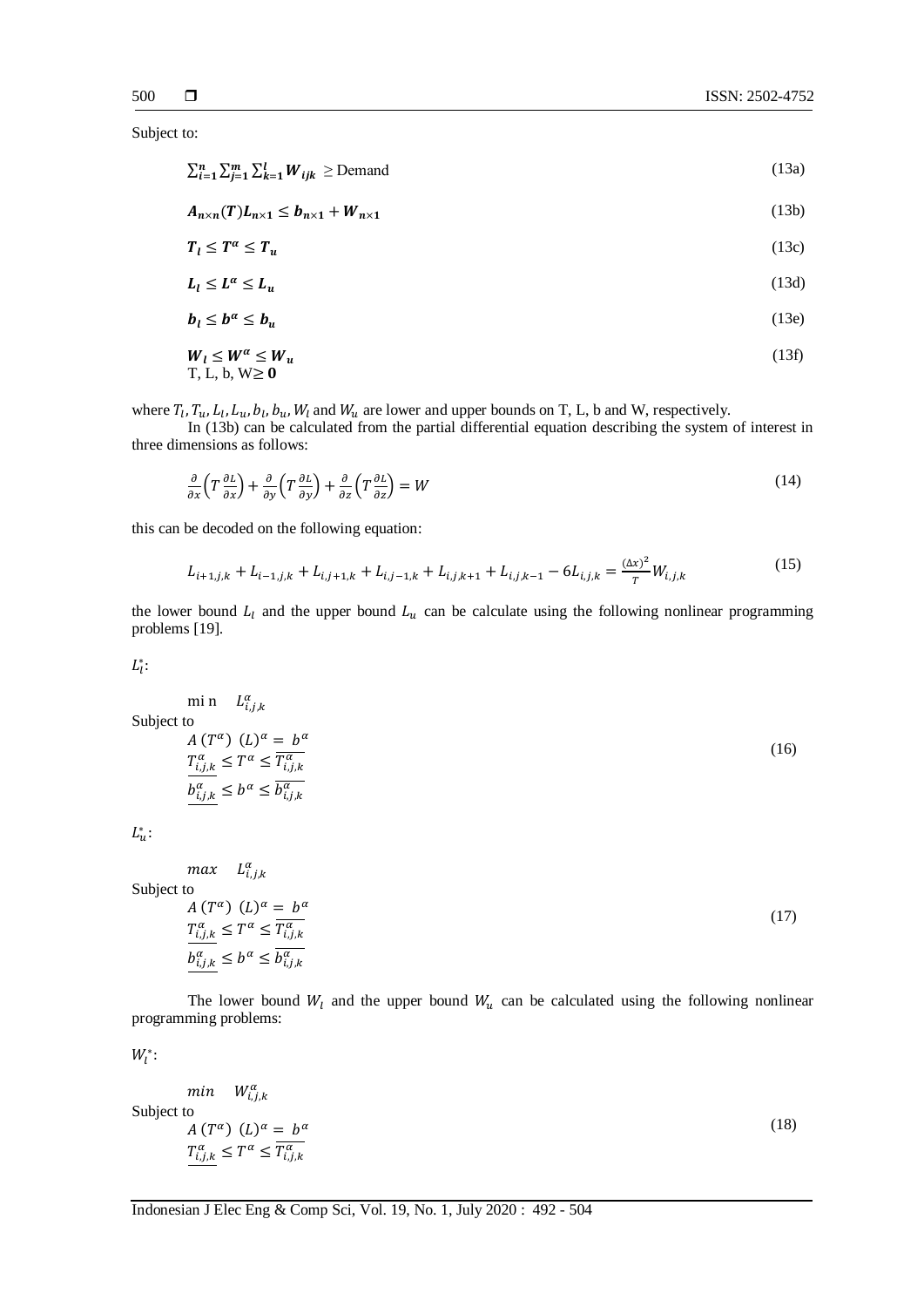$b^{\alpha}_{i,j,k} \leq b^{\alpha} \leq \overline{b^{\alpha}_{i,j,k}}$ 

 $W_u^*$ :

max  $W^{\alpha}_{i,j,k}$ Subject

to  
\n
$$
A (T^{\alpha}) (L)^{\alpha} = b^{\alpha}
$$
\n
$$
\frac{T_{i,j,k}^{\alpha}}{b_{i,j,k}^{\alpha}} \le T^{\alpha} \le \frac{T_{i,j,k}^{\alpha}}{b_{i,j,k}^{\alpha}}
$$
\n
$$
(19)
$$

where  $T^{\alpha}_{i,j,k}$ ,  $\overline{T^{\alpha}_{i,j,k}}$ ,  $b^{\alpha}_{i,j,k}$ ,  $\overline{b^{\alpha}_{i,j,k}}$ , are the lower and upper bounds on  $T^{\alpha}_{i,j,k}$ ,  $b^{\alpha}_{i,j,k}$  respectively,  $T^{\alpha}$  is the vector of transmissivities at the specified  $\alpha$ -cut level,  $A(T^{\alpha})$  is the matrix of head coefficients which is a function of  $T^{\alpha}$ ,  $b^{\alpha}$  is the right hand side vector containing the boundary conditions and source/sink terms and  $L^{\alpha}$  is the vector of unknown heads at the specified  $\alpha$ - level cut. Thus, to calculate fuzzy head at a specific node two nonlinear programming problems are considered "the lower and upper bound of the unknown head can be calculated by optimization the two models mathematical, and then we find the optimal solutions using any suitable software, is obtained. For more details about the multiobjective linear and non-linear programming approach, we can see [21- 26].

#### **7. RESULTS AND DISCUSSIONS**

Supposing the leakage of flux into or out of aquifer and the well diameters are to be negligible, well losses are negligible, and the head in the well is measured from the surface of the producing layer which is considered as a horizontal datum. Input data for the simulation model includes fuzzy transmissivity values at each node, fuzzy number head boundary conditions, transmissivity of boundary nodes, the discharge rate of the well and the basic simulation parameters. The heads on boundaries are fuzzy number values of 50 to 60 m. The demand is 500 m/day and the upper bound of the total water production is 2000.

$$
\Delta x = \Delta y = \Delta z = 10m, T \in [200, 300] \text{ m2/day},
$$

$$
\gamma = 13.511 \, (\text{\textsterling}/well), \beta = 3832 \, (\text{\textsterling}/pump), \alpha \in [0,1]
$$

Case 1

Triangle membership function  $(n = m = l = 2)$ ,

We compute the lower and upper bound of head and pump rate for each node using the (16-19), and Set  $\alpha$  = 0.4, using the triangle membership function and (11) to get the lower and upper bound of head and pump rate for each node, and  $220 \le T \le 280$ ,  $52 \le b \le 58$ , Table 3 and Table 4 show the solution of the model.

| Water<br>head $(L)$ | Rang of<br>water head | Rang of water<br>head at $\alpha$ = 0.4 | Optimal<br>water head | Pump<br>rate $(W)$ | I acie s. Results of water fiead and pumping rate for each wan<br>Rang of<br>pumping rate | Rang of pumping<br>rate at $\alpha$ = 0.4 | Optimal<br>pump rate |
|---------------------|-----------------------|-----------------------------------------|-----------------------|--------------------|-------------------------------------------------------------------------------------------|-------------------------------------------|----------------------|
| $L_{111}$           | [0, 50.49]            | [10.10, 40.40]                          | 40.40                 | $W_{111}$          | 0                                                                                         | $\theta$                                  | $\Omega$             |
| $L_{112}$           | [0, 50.48]            | [10.10, 40.39]                          | 40.39                 | $W_{112}$          | [0, 528.76]                                                                               | [105.7, 423.24]                           | 423.24               |
| $L_{121}$           | [0, 50.48]            | [10.10, 40.39]                          | 40.24                 | $W_{121}$          | [0, 221.25]                                                                               | [44.25, 177]                              | 177                  |
| $L_{122}$           | [0, 50.31]            | [10.06, 40.2]                           | 40.39                 | $W_{122}$          | 0                                                                                         | $\boldsymbol{0}$                          | $\mathbf{0}$         |
| $L_{211}$           | [0, 51.40]            | [10.28, 41.12]                          | 41.12                 | $W_{211}$          | [0, 400.44]                                                                               | [420.35, 480]                             | 480                  |
| $L_{212}$           | [0, 50.76]            | [10.15, 40.61]                          | 40.61                 | $W_{212}$          | 0                                                                                         | $\theta$                                  | $\bf{0}$             |
| $L_{221}$           | [0, 50.76]            | [10.15, 40.61]                          | 40.61                 | $W_{221}$          | [0, 384.95]                                                                               | [76.99,307.96]                            | 307.96               |
| $L_{222}$           | [0, 51.06]            | [10.21, 40.85]                          | 40.85                 | $W_{222}$          | [0, 464.59]                                                                               | [92.9.371.68]                             | 371.68               |

Table 3. Results of water head and pumping rate for each wall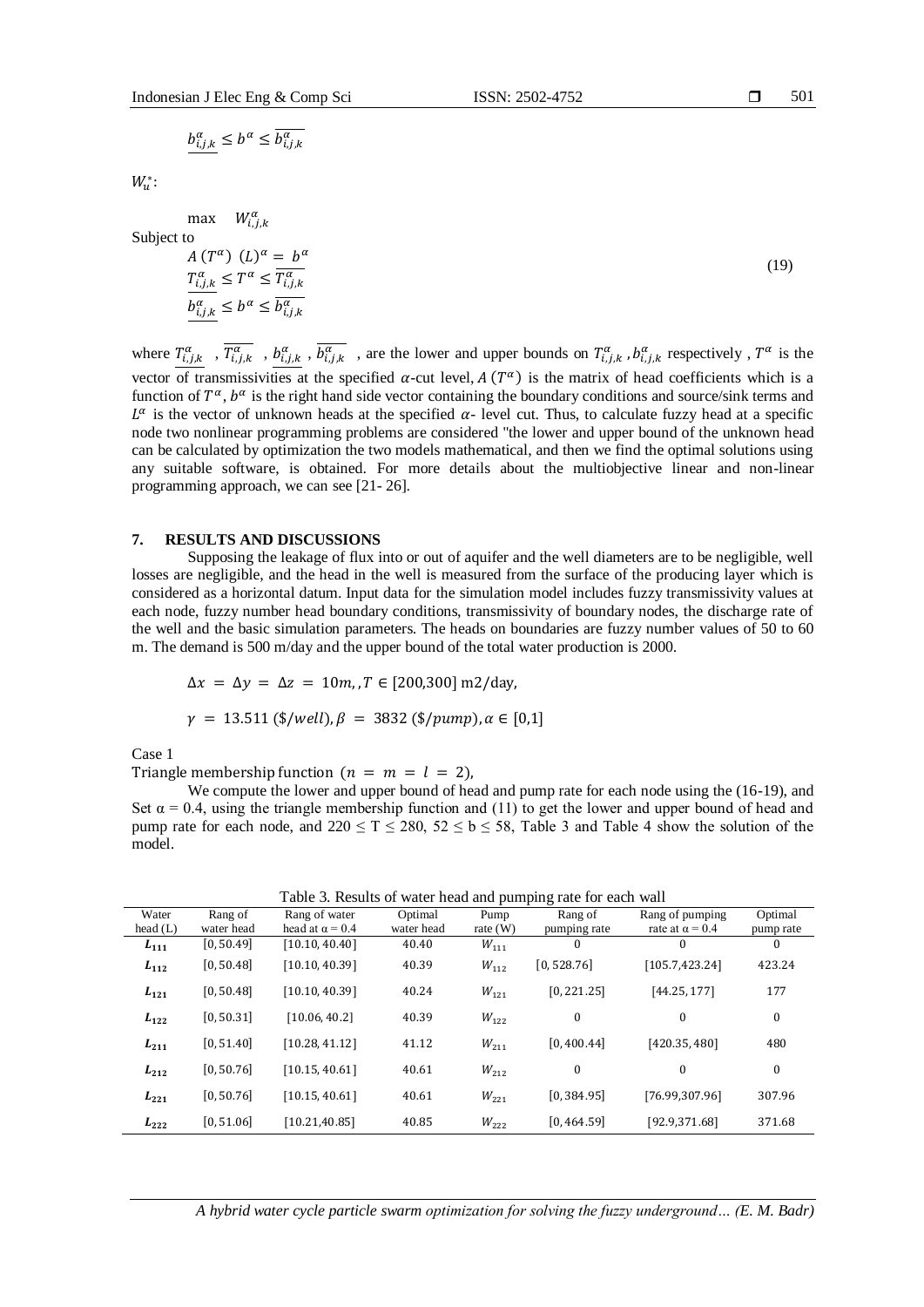Table 4. Comparison among PSO, WCA and WCA-PSO on multiobjective optimization model for aquifer management

| aquiter management         |            |           |           |  |  |  |
|----------------------------|------------|-----------|-----------|--|--|--|
|                            | <b>PSO</b> | WCA       | WCA-PSO   |  |  |  |
| Max sum of water head      | 324.61     | 324.61    | 324.61    |  |  |  |
| Max total water production | 1760       | 1760      | 1760      |  |  |  |
| Minimum cost               | 165265.88  | 165265.88 | 165265.88 |  |  |  |
| Number of iterations       | 500        | 100       | 50        |  |  |  |
| CPU time (sec)             | 2.51       | 0.21      | 0.35      |  |  |  |

# Case 2

Triangle membership function ( $n = m = l = 3$ )

We compute the lower and upper bound of head and pump rate for each node using the (16-19), and Set  $\alpha = 0.4$ , using the triangle membership function and (11) to get  $220 \le T \le 280$  and  $52 \le b \le 58$ . Table 5 and Table 6 show the solution of the model. Tables 3-6 show that the WCA-PSO hybrid algorithm overcomes the other optimization algorithms according to number of iterations and the CPU time for the two cases. It is also proving that increasing the CPU time when the size of the issue is greater and it will be occurs when choosing  $n, m$  and  $l$  larger.

Table 5. Results of water head and pumping rate for each wall

| Water      | Rang of    | Rang of water          | Optimal    | Pump       | Rang of      | Rang of pumping        | Optimal      |
|------------|------------|------------------------|------------|------------|--------------|------------------------|--------------|
| head $(L)$ | water head | head at $\alpha$ = 0.4 | water head | rate $(W)$ | pumping rate | rate at $\alpha$ = 0.4 | pumprate     |
| $L_{111}$  | [0, 57.80] | [11.57, 46.28]         | 46.28      | $W_{111}$  | [0,487.20]   | [97.44,389.7]          | 389.76       |
| $L_{112}$  | [0, 57.70] | [11.54, 46.16]         | 46.16      | $W_{112}$  | [0, 324.80]  | [64.96, 259.8]         | 259.84       |
| $L_{113}$  | [0, 57.66] | [11.53, 46.13]         | 46.13      | $W_{113}$  | [0,487.20]   | [97.44,389.7]          | 389.76       |
| $L_{121}$  | [0.57.69]  | [11.54, 46.15]         | 46.15      | $W_{121}$  | [0, 324.80]  | [64.96, 259.8]         | 259.84       |
| $L_{122}$  | [0, 57.33] | [11.47, 45.86]         | 45.86      | $W_{122}$  | [0, 162.40]  | [32.48, 129.9]         | 129.92       |
| $L_{123}$  | [0, 57.15] | [11.43, 45.72]         | 45.72      | $W_{123}$  | [0,324.80]   | [64.96, 259.8]         | 259.84       |
| $L_{131}$  | [0, 57.66] | [11.53, 46.13]         | 46.13      | $W_{131}$  | [0,487.20]   | [97.44,389.7]          | 389.76       |
| $L_{132}$  | [0, 57.15] | [11.43, 45.72]         | 45.72      | $W_{132}$  | [0, 324.80]  | [64.96, 259.8]         | 259.84       |
| $L_{133}$  | [0, 56.63] | [11.33, 45.30]         | 45.30      | $W_{133}$  | [0,487.20]   | [97.44,389.7]          | 389.76       |
| $L_{211}$  | [0, 57.70] | [11.54, 46.16]         | 46.16      | $W_{211}$  | [0,324.80]   | [64.96, 259.8]         | 259.84       |
| $L_{212}$  | [0, 57.3]  | [11.47, 45.86]         | 45.86      | $W_{212}$  | [0, 162.40]  | [32.48, 129.9]         | 129.92       |
| $L_{213}$  | [0, 57.15] | [11.43, 45.72]         | 45.72      | $W_{213}$  | [0,324.80]   | [64.96, 259.8]         | 259.84       |
| $L_{221}$  | [0, 57.33] | [11.47, 45.86]         | 45.86      | $W_{221}$  | [0, 162.40]  | [32.48, 129.9]         | 129.92       |
| $L_{222}$  | [0, 56.29] | [11.26, 45.03]         | 45.03      | $W_{222}$  | $\mathbf{0}$ | $\overline{0}$         | $\mathbf{0}$ |
| $L_{223}$  | [0, 55.26] | [11.05, 44.21]         | 44.21      | $W_{223}$  | [0, 162.40]  | [32.48, 129.9]         | 129.92       |
| $L_{231}$  | [0, 57.15] | [11.43, 45.72]         | 45.72      | $W_{231}$  | [0, 324.80]  | [64.96, 259.8]         | 259.84       |
| $L_{232}$  | [0, 55.26] | [11.05, 44.21]         | 44.21      | $W_{232}$  | [0, 162.40]  | [32.48, 129.9]         | 129.92       |
| $L_{233}$  | [0,51.48]  | [10.30, 41.18]         | 41.18      | $W_{233}$  | [0,324.80]   | [64.96, 259.8]         | 259.84       |
| $L_{311}$  | [0, 57.66] | [11.53, 46.13]         | 46.13      | $W_{311}$  | [0,487.20]   | [97.44, 389.7]         | 389.76       |
| $L_{312}$  | [0, 57.15] | [11.43, 45.72]         | 45.72      | $W_{312}$  | [0,324.80]   | [64.96, 259.8]         | 259.84       |
| $L_{313}$  | [0, 56.6]  | [11.33, 45.30]         | 45.30      | $W_{313}$  | [0,487.20]   | [97.44,389.7]          | 389.76       |
| $L_{321}$  | [0, 57.15] | [11.43, 45.72]         | 45.72      | $W_{321}$  | [0, 324.80]  | [64.96, 259.8]         | 259.84       |
| $L_{322}$  | [0, 55.26] | [11.05, 44, 21]        | 44.21      | $W_{322}$  | [0, 162.40]  | [32.48,129.9]          | 129.92       |
| $L_{323}$  | [0, 51.48] | [10.30, 41.18]         | 41.18      | $W_{323}$  | [0, 324.80]  | [64.96, 259.8]         | 259.84       |
| $L_{331}$  | [0, 56.63] | [11.33, 45.30]         | 45.30      | $W_{331}$  | [0,487.20]   | [97.44, 389.7]         | 389.76       |
| $L_{332}$  | [0,51.48]  | [10.30, 41.18]         | 41.18      | $W_{332}$  | [0, 324.80]  | [64.96, 259.8]         | 259.84       |
| $L_{333}$  | [0, 58.00] | [11.60, 46.40]         | 46.40      | $W_{333}$  | [0,486.20]   | [97.44,389.7]          | 389.76       |

Table 6. Comparison among PSO, WCA and WCA-PSO on multiobjective optimization model for aquifer management

| management                    |            |            |          |  |  |  |
|-------------------------------|------------|------------|----------|--|--|--|
|                               | <b>PSO</b> | <b>WCA</b> | WCA-PSO  |  |  |  |
| Max sum of water heads $(m3)$ | 1218.57    | 1218.57    | 1218.57  |  |  |  |
| Max sum of water pumping      | 7015.68    | 7015.68    | 7015.68  |  |  |  |
| Minimum $cost(\$))$           | 571291.1   | 571291.1   | 571291.1 |  |  |  |
| Number of iterations          | 20000      | 500        | 100      |  |  |  |
| CPU time (sec.)               | 50.32      | 1.20       | 0.69     |  |  |  |

## **8. CONCLUSION**

In this work, we introduced a novel hybrid algorithm using water cycle algorithm (WCA) and particle swarm optimization (PSO). The performance of the novel hybrid algorithm WCA-PSO we evaluated to solve 10 benchmark problems chosen from literature. The simulation results and comparison with pure WCA and PSO algorithms confirmed the effectiveness of the proposed algorithm WCA-PSO for solving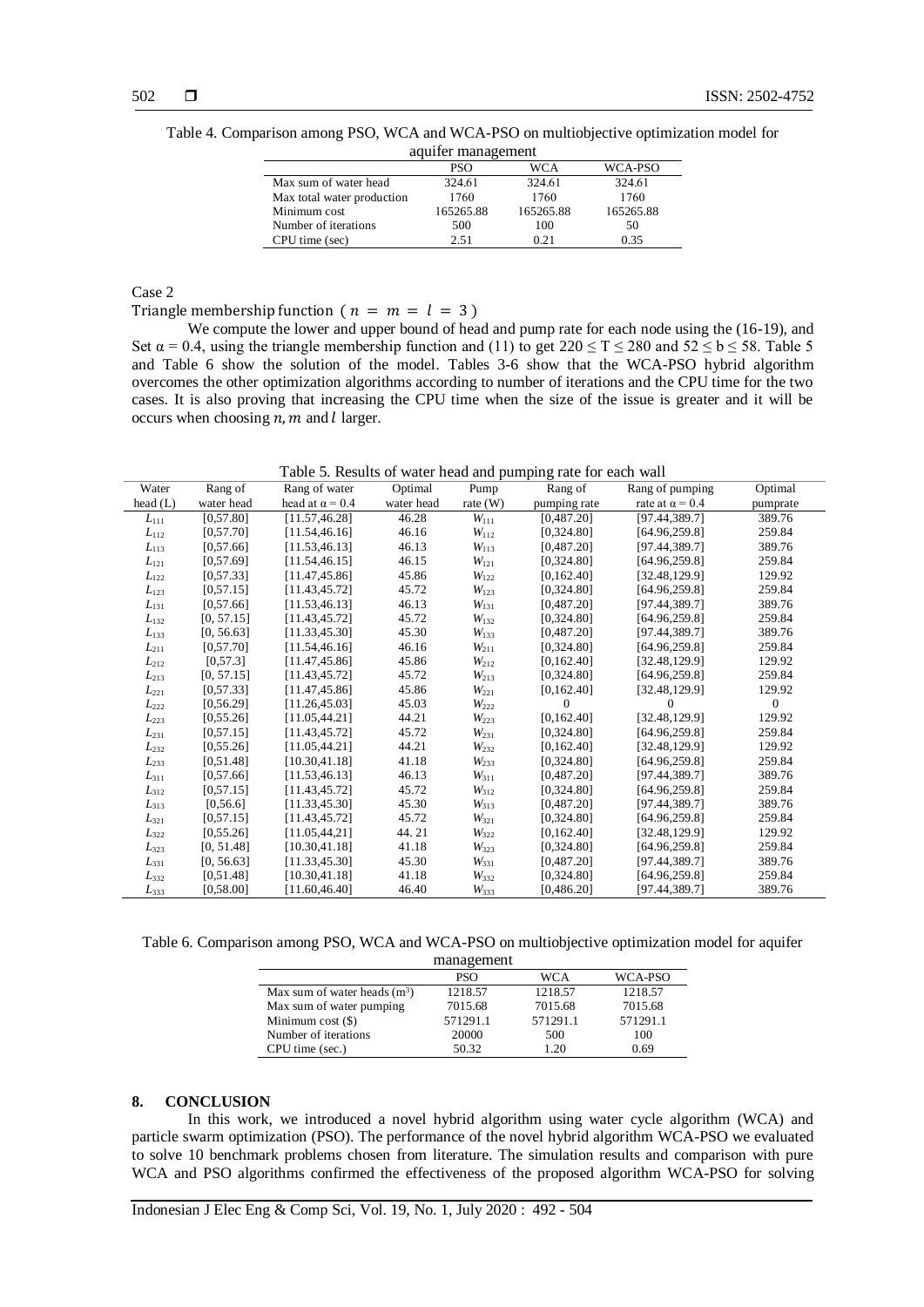503

various benchmark optimization functions. Finally, we solved the problem of managing underground water aquifers by WCA, PSO and the hybrid optimization WCA-PSO. The experimental results analysis and statistical tests proved that the hybrid algorithm WCA-PSO overcomes the other algorithms. In future work, we can improve this work by using the different metaheuristic algorithms with other mathematical models.

#### **REFERENCES**

- [1] Y. Xin-She, "Engineering Optimization: An Introduction with Metaheuristic Application," *Wiley*, 2010.
- [2] H. A. Abbass and R. Sarker, "The Pareto diffential evolution algorithm," *Int. J. Artificial Intelligence Tools*, vol. 11, no. 4, pp. 531-552, 2002.
- [3] Y. Xin-She, "Nature-inspired Metaheuristic Algorithms," *Luniver Press*, 2008.
- [4] K. Deb, "Multi-Objective optimization using evolutionary algorithms," *New York: John Wiley & Sons*, 2001.
- [5] Y. Xin-She, K. Mehmet and H. Xingshi, "Multi-objective Flower Algorithm for Optimization," *International Conference on Computational Science, ICCS 2013*, 2013.
- [6] Kennedy J., Eberhart R., "Particle swarm optimization," *Proc IEEE Int Conf Neural Netw 4*, pp. 1942–1948, 1995. [7] Shi Y., Eberhart R., "A modified particle swarm optimizer," *In: Proceedings of IEEE World Congress on*
- *computational intelligence. The 1998 I.E. international conference on evolutionary computation*, pp 69–73, 1998. [8] David S., "The water cycle, illustrations by John Yates," *New York: Thomson Learning,* 1993*.*
- [9] Eskandar H., Sadollah A., Bahreininejad A., & Hamdi M., "Water cycle algorithm–A novel metaheuristic optimization method for solving constrained engineering optimization problems. *Computers & Structures*, vol. 110-111, pp. 151-166, 2012.
- [10] Engelbrecht A.P., "Computational Intelligence: An Introduction," *John Wiley & Sons, England*, 2002.
- [11] Kennedy J., And Eberhart R., "Particle swarm optimization," *Proceedings of IEEE International Conference on Neural Networks, Piscataway, NJ*. pp. 1942– 1948, 1995.
- [12] Shi Y., "Particle Swarm Optimization," *In Proceedings of the International Machine Learning and Cybernetics*, vol. 4, pp. 2236-2241, 2004.
- [13] Eskandar H., Sadollah A., Bahreininejad A., & Hamdi M., "Water cycle algorithm–A novel metaheuristic optimization method for solving constrained engineering optimization problems," *Computers & Structures*, vol. 110-111, pp. 151-166, 2012.
- [14] Sadollah A., Eskandar H., Bahreininejad A., & Kim J. H., "Water cycle, mine blast and improved mine blast algorithms for discrete sizing optimization of truss structures," *Computers & Structures*, vol. 149, pp. 1-16, 2015.
- [15] Sadollah A., Eskandar H., Bahreininejad A., & Kim J. H., "Water cycle algorithm with evaporation rate for solving constrained and unconstrained optimization problems," *Applied Soft Computing*, vol. 30, pp. 58-71, 2015.
- [16] Heidari A. A., Abbaspour R. A., & Jordehi A. R., "An efficient chaotic water cycle algorithm for optimization tasks," *Neural Computing and Applications*, vol. 28, no. 1, pp. 57-85, 2017.
- [17] Dyck R., Sadiq R., Rodriguez M., Simard S., Tardif R., "A comparison of membership function shapes in a fuzzy-based fugacity model for disinfection byproducts in indoor swimming pools," *International Journal of System Assurance Engineering and Management*, vol. 8, no. 4, pp. 2051-2063, 2017.
- [18] K. Lenin, B. Ravindhranath Reddy, M. Suryakalavathi, "Modified Monkey Optimization Algorithm for Solving Optimal Reactive Power Dispatch Problem," *Indonesian Journal of Electrical Engineering and Informatics (IJEEI)*, Vol. 3, No. 2, pp. 55-62, 2015.
- [19] M. Abdel-Baset, I. M. Hezam, "An Effective Hybrid Flower Pollination and Genetic Algorithm for Constrained Optimization Problems," *Advanced Engineering Technology and Application an International Journal*, vol. 4, pp. 27 2734, 2015.
- [20] I. M. H. Mohamed Abdel-Baset, "An Improved Flower Pollination Algorithm Based on Simulated Annealing for Solving Engineering Optimization Problems," *Asian Journal of Mathematics and Computer Research*, vol. 3, no. 2, pp. 83-91, 2015.
- [21] Saad O. M., Hassan B. M. A., & Hizam I. M., "Optimizing the underground water confined steady flow using a fuzzy approach," *International Journal of Mathematical Archive,* vol. 2, no. 6, pp. 949-957, 2011.
- [22] Wijayaningrum V. N., & Mahmudy W. F., "Optimization of Ship's Route Scheduling Using Genetic Algorithm," *Indonesian Journal of Electrical Engineering and Computer Science*, vol. 2, no. 1, pp. 180-186, 2016.
- [23] Shireen S. Sadiq, Adnan Mohsin Abdulazeez, Habibollah Haron, (2020) *"*Solving multi-objective master production schedule problem using memetic algorithm," *Indonesian Journal of Electrical Engineering and Computer Science,* vol. 18, no. 2, pp. 938-945, 2020.
- [24] E. M. Badr and M. I. Moussa, "An Upper Bound of Radio k-coloring Problem and its Integer Linear [Programming](http://bu.edu.eg/staff/alsayedbadr7-publications/37919) Model," *Wireless and [Networks,](http://bu.edu.eg/staff/alsayedbadr7-publications/37919)* [2019](http://bu.edu.eg/staff/alsayedbadr7-publications/37919) .
- [25] Badr E. M. and Aloufi K., "A Robot's Response Acceleration Using the Metric Dimension Problem," *Preprints*, 2019.
- [26] Badr E. M., Almotairi S., "On a Dual Direct Cosine Simplex Type Algorithm and Its Computational Behavior," *Mathematical Problems in Engineering*, (accepted), 2020.